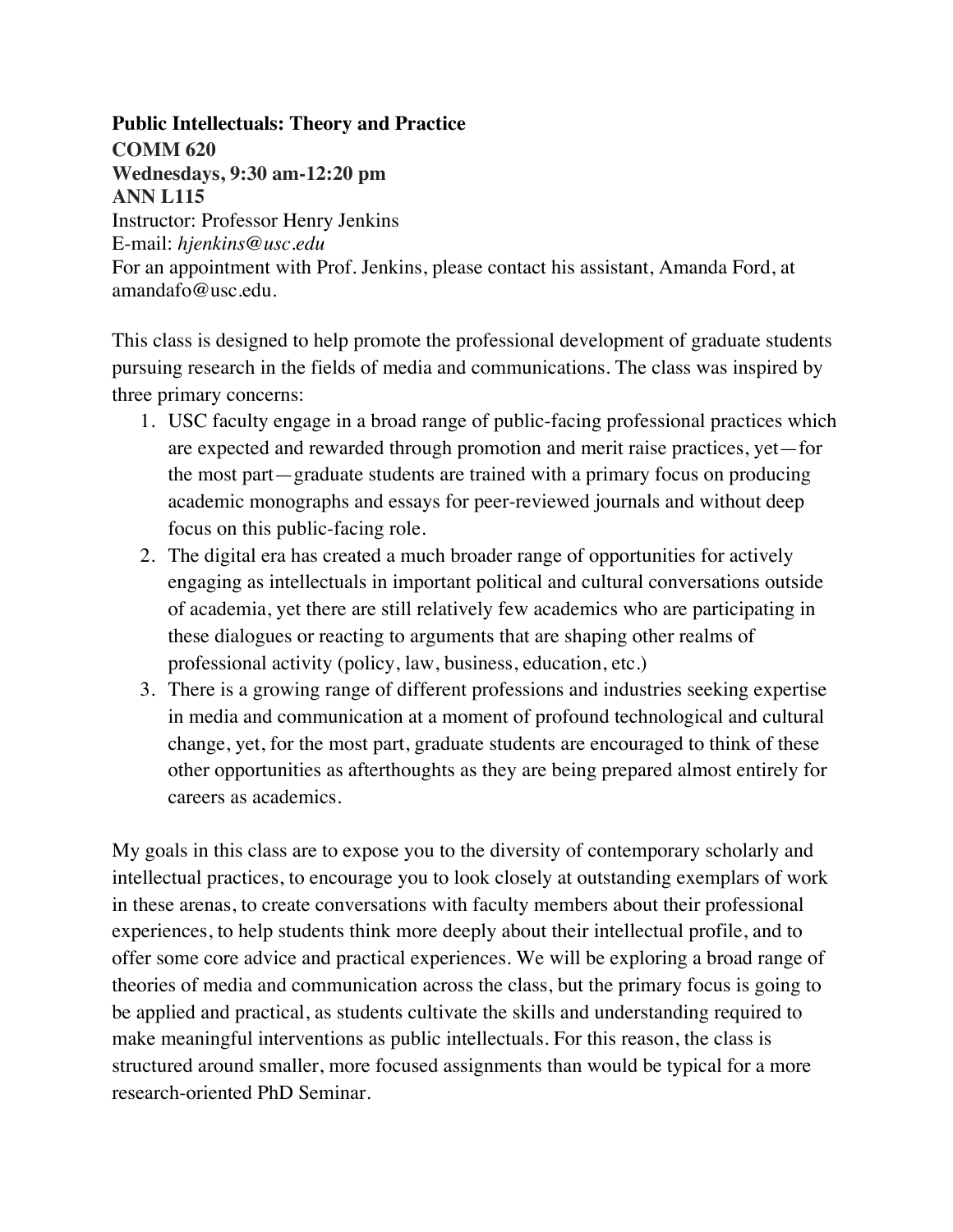#### **Academic Accommodation/Disability Services and Programs**

Any students requesting academic accommodations based on a disability are required to register with Disability Services and Programs (DSP) each semester. A letter of verification for approved accommodations can be obtained from DSP when adequate documentation is filed. Please be sure the letter is delivered to me when classes begin. DSP is open Monday through Friday, 8:30 a.m.–5 p.m. The office is located in the Student Union room 301 and their phone number is (213) 740-0776.

#### **USC Statement on Academic Integrity**

USC seeks to maintain an optimal learning environment. General principles of academic honesty include the concept of respect for the intellectual property of others, the expectation that individual work will be submitted unless otherwise allowed by an instructor, and the obligations both to protect one's own academic work from misuse by others as well as to avoid using another's work as one's own. All students are expected to understand and abide by these principles. SCampus, the Student Guidebook, contains the Student Conduct Code in Section 11.00, while the recommended sanctions are located at http://scampus.usc.edu/university-governance. Students will be referred to the Office of Student Judicial Affairs and Community Standards for further review, should there be any suspicion of academic dishonesty. The review process can be found at http://www.usc.edu/student-affairs/SJACS.

#### **Stress and Angst**

Students are under a lot of pressure. If you start to feel overwhelmed, it is important that you reach out for help. A good place to start is the USC Student Counseling Services office at 213-740-7711. The service is confidential, and there is no charge.

## **Emergency Preparedness/Course Continuity in a Crisis**

In case of a declared emergency if travel to campus is not feasible, USC executive leadership will announce an electronic way for instructors to teach students in their residence halls or homes using a combination of Blackboard, teleconferencing, and other technologies.

## **Assignments (Description of each assignment embedded in class schedule below):**

Short Personal Profile 10% (Due Jan. 20) Blog Post 10% (Due Feb. 10) Op-Ed Piece 10% (Due Feb. 17) Written Interview 10% (Due Feb. 24) Radio Interview 10% (Interviews will be around March 9.) Scalar Pages 20% (Due April 13) Personal Reflection 20% (Due April 27) Class Participation 10%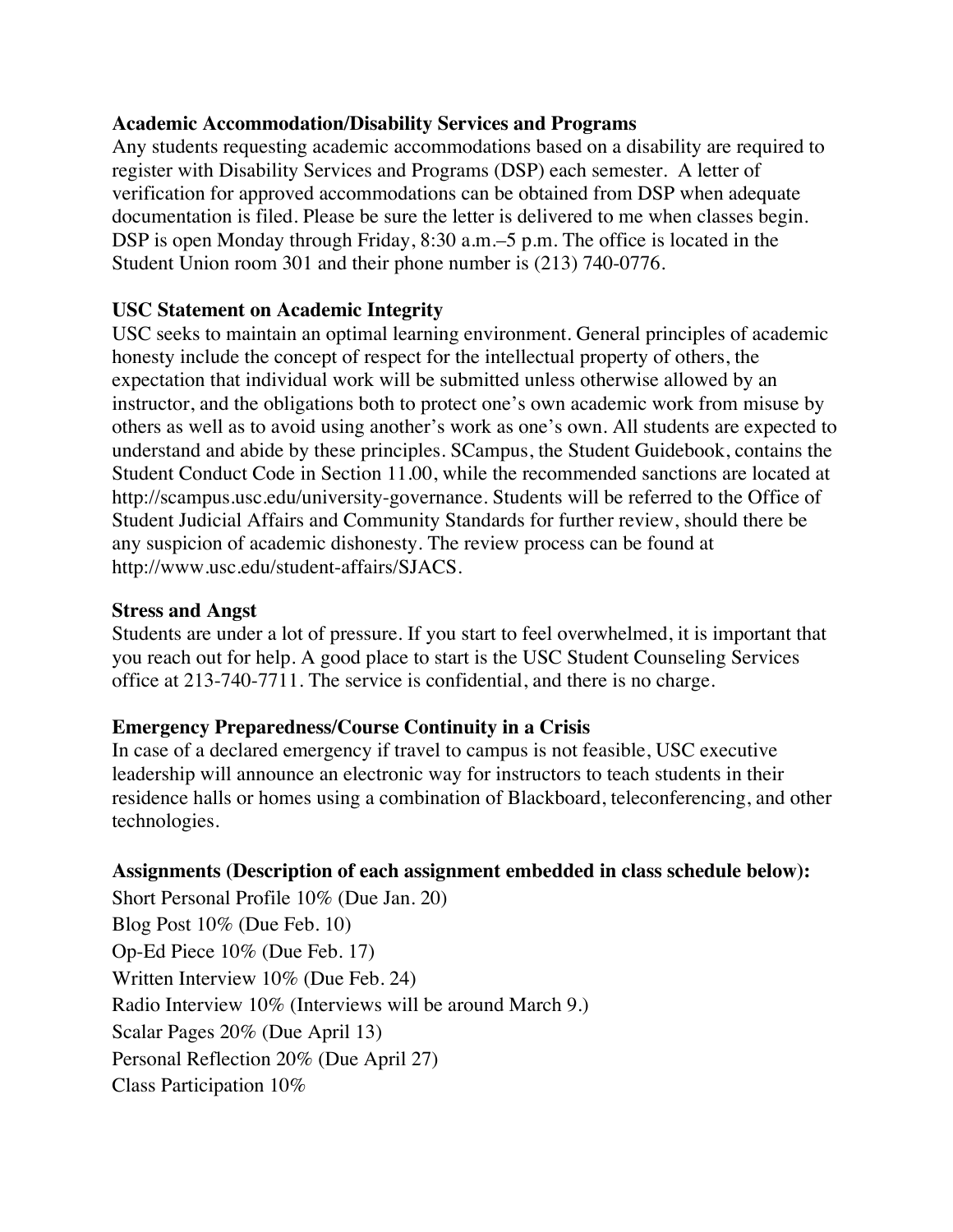#### **Required Book:**

Nick Sousanis, *Unflattening* (Cambridge: Harvard University Press, 2015). All other readings will be via Blackboard.

## **Class Schedule**

#### **Wednesday, January 13 Introduction Readings:**

- Philip Marchand, "'Canada's Intellectual Comet,' 1964-1967," in *Marshall McLuhan: The Medium and the Messenger* (Cambridge, MA: MIT Press, 1998), pp. 181-203.
- Alan Lightman and Stephen Pinker, "Some Remarks on Becoming a 'Public Intellectual'," MIT, December 2, 1999, http://www.mit.edu/~saleem/ivory/epil.htm.
- Joe Sartelle, "Public Intellectuals," *Bad Subjects*, November 1992, http://bad.eserver.org/issues/1992/03/sartelle.html.
- David M. Perry, "But Does It Count?," *Chronicle of Higher Education*, June 23 2014, http://chronicle.com/article/But-Does-It-Count-/147199.
- Henry Giroux, "Higher Education Under Siege: Implications for Public Intellectuals," *NEA*,

http://www.nea.org/assets/img/PubThoughtAndAction/TAA\_06\_08.pdf.

- Mark Greif, "What's Wrong with Public Intellectuals?," *Chronicle of Higher Education*, February 13 2015, http://chronicle.com/article/article-content/189921/.
- Lili Loofbourow and Phillip Maciak, "The Time of the Semipublic Intellectual," The Semipublic Intellectual Blog,

https://scholcomm.commons.mla.org/semipublic-intellectual/introduction.

**Assignment:** Draft a 1-2 page description of your profile as an intellectual that includes your core background, your primary and secondary intellectual interests, your current online activities, the core conversations to which you wish to contribute, and the primary networks/communities within which you participate. Finally, try your hand at writing an author's blurb for who you want to be, circa 2020. (Due at the start of class on January 20.)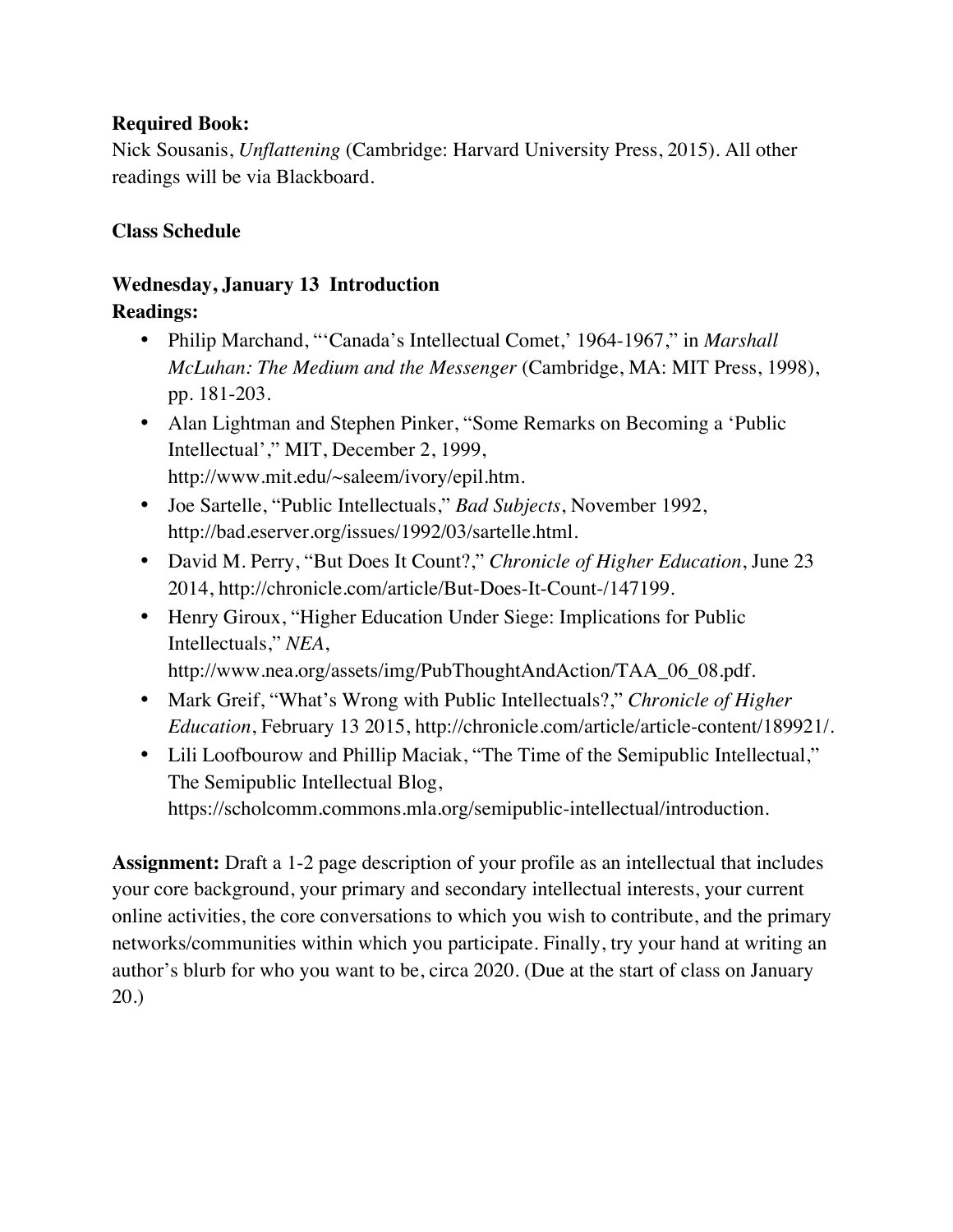# **Wednesday, January 20 The Intellectual in the Public Sphere Readings:**

- Cornel West, "The Dilemma of the Black Intellectual," in *The Cornel West Reader* (New York: Basic, 2000), pp. 302-315.
- bell hooks, "Black Women Intellectuals," in Cornel West and bell hooks, *Breaking Bread: Insurgent Black Intellectual Life* (Boston: South End Press, 1991), pp. 147- 164.
- Cornel West, "Why I Left Harvard University," *The Journal of Blacks in Higher Education* 47 (Spring 2005), pp. 64-68.
- Ernest J. Wilson, "Communication Scholars Need to Communicate," *Inside Higher Education*, July 29, 2013, http://www.insidehighered.com/views/2013/07/29/essay-state-communicationsscholarship.
- Ta-Nehisi Coates, "What It Means to be a Public Intellectual," *The Atlantic,* January 8, 2014, http://www.theatlantic.com/politics/archive/2014/01/what-itmeans-to-be-a-public-intellectual/282907/.
- Evette Brown, "Why Do We Have More Female Scholars But Few Public Intellectuals?," *Bitchmedia*, July 8, 2013, https://bitchmedia.org/post/why-do-wehave-more-female-scholars-but-few-public-intellectuals.
- Natalia Cecire, "Everybody's Authority," The Semi-Public Intellectual Blog, https://scholcomm.commons.mla.org/semipublic-intellectual/everybodys-authority

# **Wednesday, January 27 Finding One's Voice in The Blogosphere Readings:**

- Nicholas Kristof, "Professors, We Need You!" *New York Times*, February 15, 2014, http://www.nytimes.com/2014/02/16/opinion/sunday/kristof-professors-weneed-you.html.
- Nicholas Behm, Sherry Rankins-Robertson, and Duane Roen, "The Case for Academics as Public Intellectuals," AAUP, January-February 2014, http://www.aaup.org/article/case-academics-public-intellectuals.
- Dennis W. Drezner, "What Nick Kristof Doesn't Get About the Ivory Tower," *Politico*, February 21 2014, http://www.politico.com/magazine/story/2014/02/nick-kristof-academics-rebuttal-103786.

(cont.)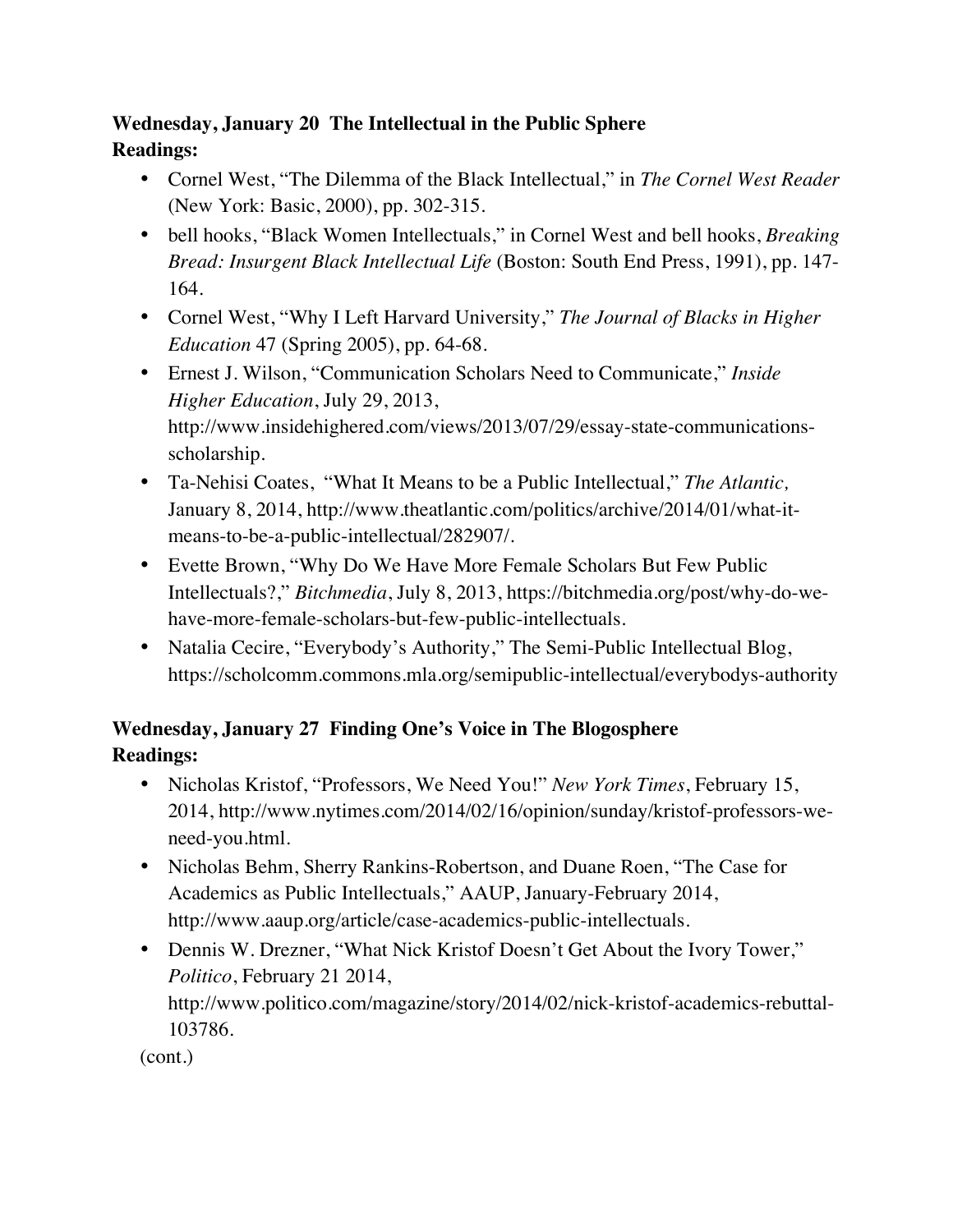- Maria Konnikova, "Why Grad Schools Should Require Blogging," *Scientific American*, April 12, 2013, http://blogs.scientificamerican.com/literallypsyched/2013/04/12/why-grad-schools-should-require-students-to-blog/.
- Mary C. Francis (ed.), "In Focus: Scholarly Publishing," *Cinema Journal*, Winter 2013, pp. 114-136.
- Stanley Fish, "The Digital Humanities and the Transcending of Mortality," The New York Times, January 9, 2012, http://opinionator.blogs.nytimes.com/2012/01/09/the-digital-humanities-and-thetranscending-of-mortality/.
- Joshua Rothman, "Why is Academic Writing So Academic?" The New Yorker, February 20, 2014, http://www.newyorker.com/books/page-turner/why-isacademic-writing-so-academic.
- Henry Jenkins, "Professor Jenkins Goes to Washington," in *Fans, Bloggers and Gamers: Understanding Participatory Culture* (New York: New York University Press, 2006)*,* pp. 187-197.
- Jason Mittell, "On Disliking *Mad Men*," *Just TV*, July 29, 2010, http://justtv.wordpress.com/2010/07/29/on-disliking-mad-men/.
- Ian Bogost, "Against Aca-Fans," *Ian Bogost* Blog, July 29, 2010, http://www.bogost.com/blog/against\_aca-fandom.shtml.
- Henry Jenkins, "On *Mad Men*, Aca-Fandom, and the Goals of Criticism," *Confession of an Aca-Fan*, August 11, 2010, http://henryjenkins.org/2010/08/on\_mad\_men\_aca-fan\_and\_the\_nat.html.
- Anne Kustritz, Louisa Stein, and Sam Ford, "Aca-Fandom and Beyond," Part One and Two, *Confessions of an Aca-Fan*, June 13-15, 2011, http://henryjenkins.org/2011/06/acafandom\_and\_beyond\_week\_one.html, http://henryjenkins.org/2011/06/acafandom\_and\_beyond\_week\_one\_1.html.
- John Edward Campbell, C. Lee Harrington, and Catherine Tosenberger, "Aca-Fandom and Beyond," Part One and Two, *Confessions of an Aca-Fan,* July 28-29, 2011, http://henryjenkins.org/2011/07/aca-fandom\_and\_beyond\_harringt.html http://henryjenkins.org/2011/07/aca-fandom\_and\_beyond\_harringt\_1.html.

**Assignment:** Write a blog post appropriate for sharing via *Confessions of an Aca-Fan* or another academic blog. The post should present some aspect of your research in a format that would be engaging to a non-specialist audience. Try to take advantage of the unique features of the web, such as the ability to embed videos or to link to other materials. (Due at the start of class on Feb. 10.)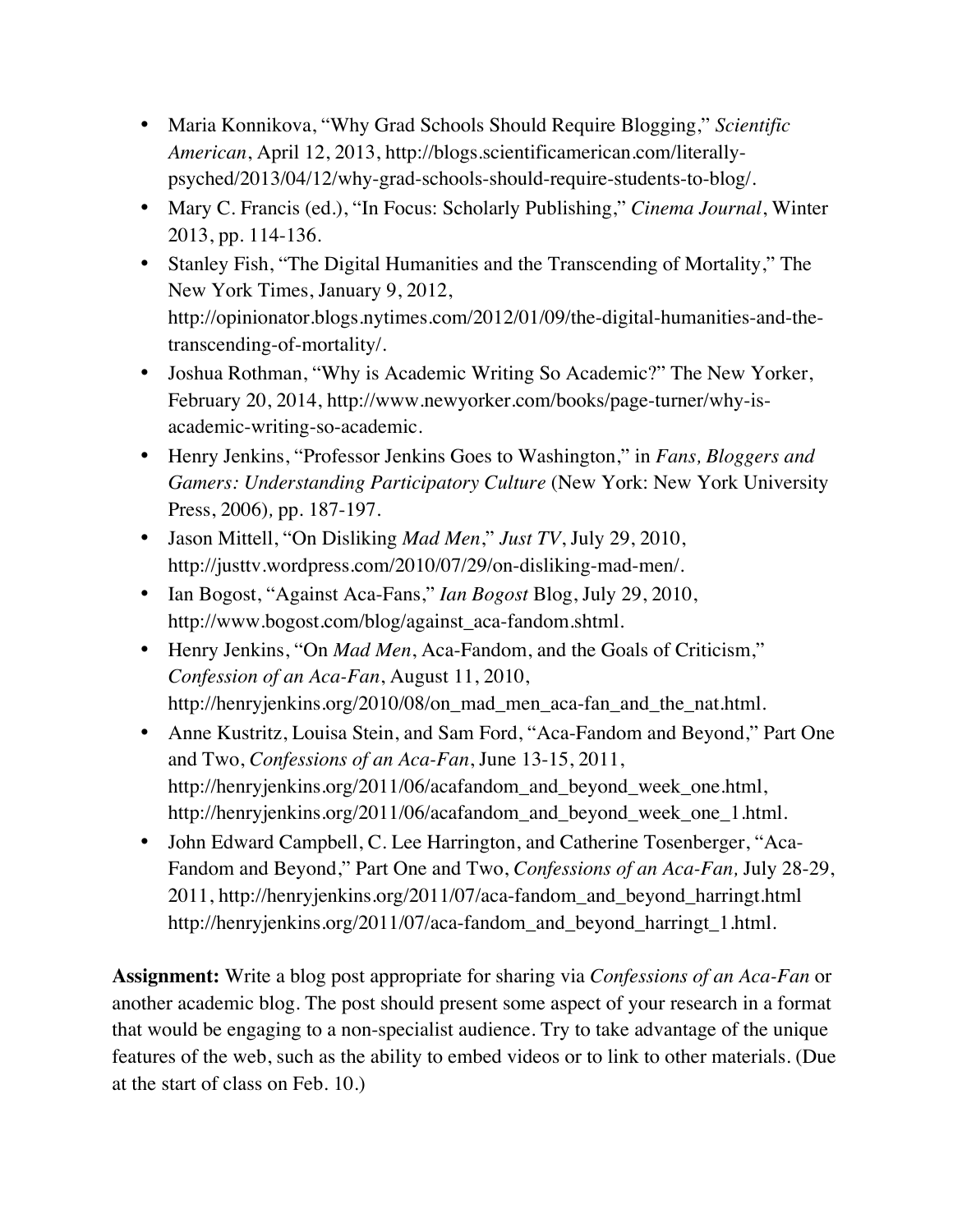# **Wednesday, February 3 Visualizing Arguments Guest Speakers:** Nick Sousanis; Drew Morton **Readings/Videos:**

- Drew Morton, "From the Panel to the Frame: Style and Scott Pilgrim," 2013, https://vimeo.com/59355775.
- Drew Morton, "Crosscut," 2013, https://vimeo.com/109405354.
- Drew Morton, "Film Noir/Film Genre Part III: Pragmatics," 2015, https://vimeo.com/124771474.
- Nick Sousanis, *Unflattening* (Cambridge: Harvard University Press, 2015).

# **Wednesday, February 10 The Intellectual in the Court of Public Opinion Guest Speaker:** Jeff Brazil

# **Readings:**

- selected op-ed pieces (TBD)
- Kenneth W. Stikkers, "John Dewey on the Public Responsibility of Intellectuals," *Ethics and Politics*, 2010, http://www2.units.it/etica/2010\_1/STIKKERS.pdf.
- Evan Kindley, "Growing Up in Public: Academia, Journalism and the New Public Intellectual," *PMLA* 130(2), 467-473, https://scholcomm.commons.mla.org/semipublic-intellectual/growing-up-inpublic-academia-journalism-and-the-new-public-intellectual.

**Assignment:** Students will write an op-ed piece about some aspect of their research targeted for a specific publication; the op-ed piece should follow basic formulas we were given in class. I am going to be working with the Annenberg news office to try to place as many of these op-eds as possible. (Due at the start of class on Feb. 17.)

## **Wednesday, February 17 The Interview**

**Guest Speaker:** Terence McNalley

# **Readings:**

- Henry Jenkins, "Coming Up Next! Ambushed on *Donahue*," in *Fans, Bloggers, and Gamers: Understanding Participatory Culture* (New York: New York University Press, 2006), pp. 198-207.
- Read at least three interviews from the Figure/Ground Communications Series http://figureground.ca/
- Listen to at least one episode of Aca-Media, http://www.cmstudies.org/blogpost/923771/Cinema-Journal-Presents-Aca-Media. (cont.)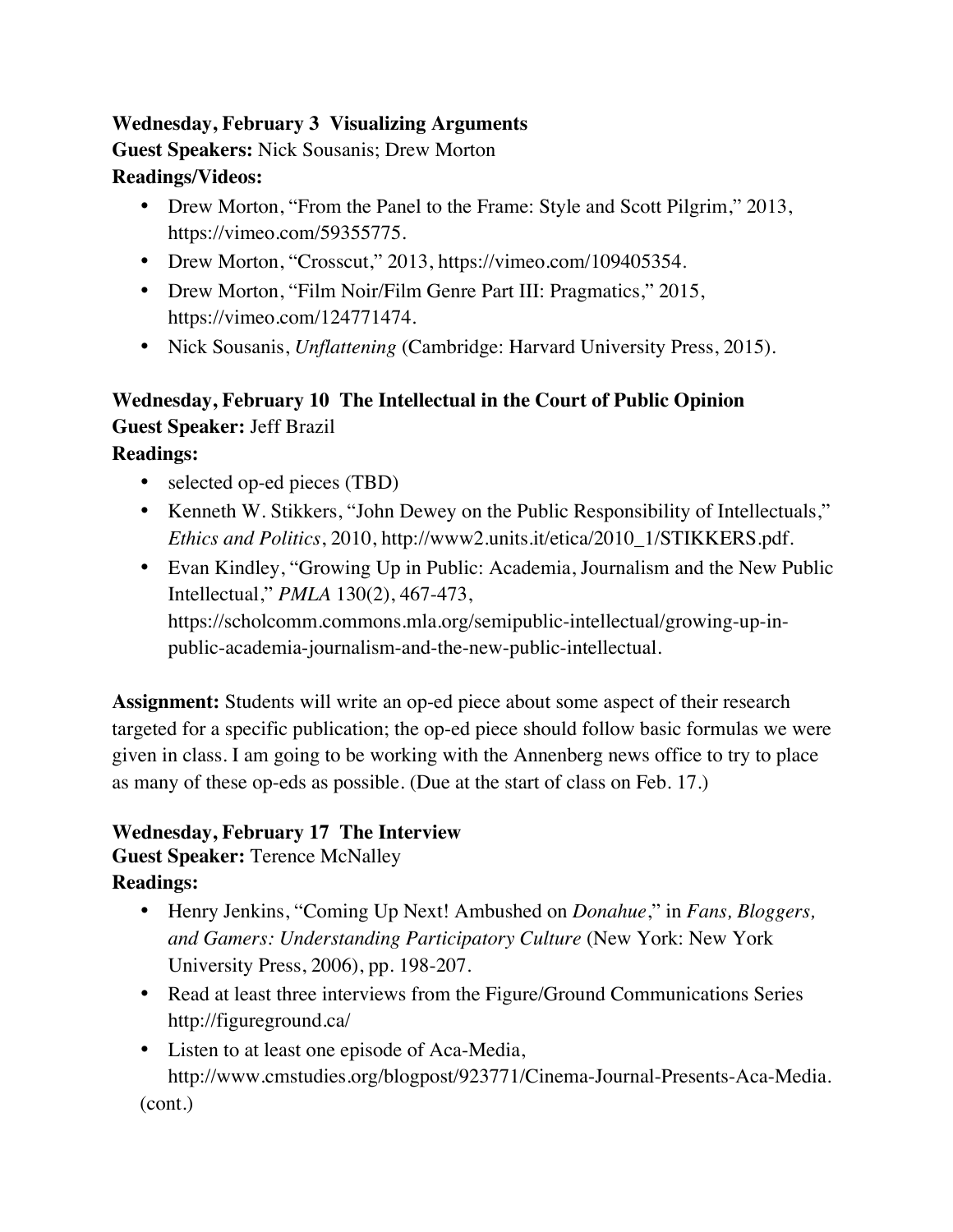- Amitai Etzioni, "Reflections on a Sometimes-Public Intellectual," *PS*, October 2010, 651-655. http://www.oss.net/dynamaster/file\_archive/111005/c2e50b3bf7711a82e4c479e30 1404dda/2011-10-05%20Amitai%20Etzioni%20Reflections.pdf.
- Terrence McNally, "Q&A: Jane McGonigal," *Stories of a World that Just Might Work*, January 24, 2012, podcast, http://aworldthatjustmightwork.com/2012/01/qajane-mcgonigal-reality-broken-how-games-make-better-how-they-can-changeworld/. (Please allow time to listen to the podcast.)

## **Also recommended:**

- Terrence McNally, "Q&A: Sherry Turkle," *Stories of a World that Just Might Work*, February 15, 2011, http://aworldthatjustmightwork.com/2011/02/qa-sherryturkle-author/.
- Terrence McNally, "Q&A: Cornel West," *Stories of a World that Just Might Work*, October 15, 2009, http://aworldthatjustmightwork.com/2009/10/qa-cornelwest-author-educator-and-philosopher/.

**Assignment:** Students will respond in writing to a series of interview questions posed to them by the instructor about their work and academic profile. As they do so, they will try to apply the lessons about personal narratives that we discuss in class. (Due Feb. 24).

# **February 24 Digital Scholarship**

**Guest Speakers:** Steve Anderson and Tara McPherson

# **Readings:**

- Kathleen Fitzpatrick, "Peer Review" and "Texts," in *Planned Obsolescence: Publishing, Technology, and the Future of the Academy* (New York: New York University Press, 2011), pp. 15-50, 89-120.
- Tara McPherson (ed.) "In Focus: Digital Scholarship and Pedagogy," *Cinema Journal*, Winter 2009, pp. 119-159.
- Tara McPherson, "Scaling Vectors: Thoughts on the Future of Scholarly Communication," *Journal of Electronic Publishing*, Fall 2010, http://dx.doi.org/10.3998/3336451.0013.208.
- Steve Anderson and Tara McPherson, "Digital Scholarship: Thoughts on Evaluating Multimedia Scholarship," *Profession*, 2011, pp. 136-151.
- Check out Critical Commons, http://www.criticalcommons.org.
- Check out By Any Media Necessary, http://byanymedia.org.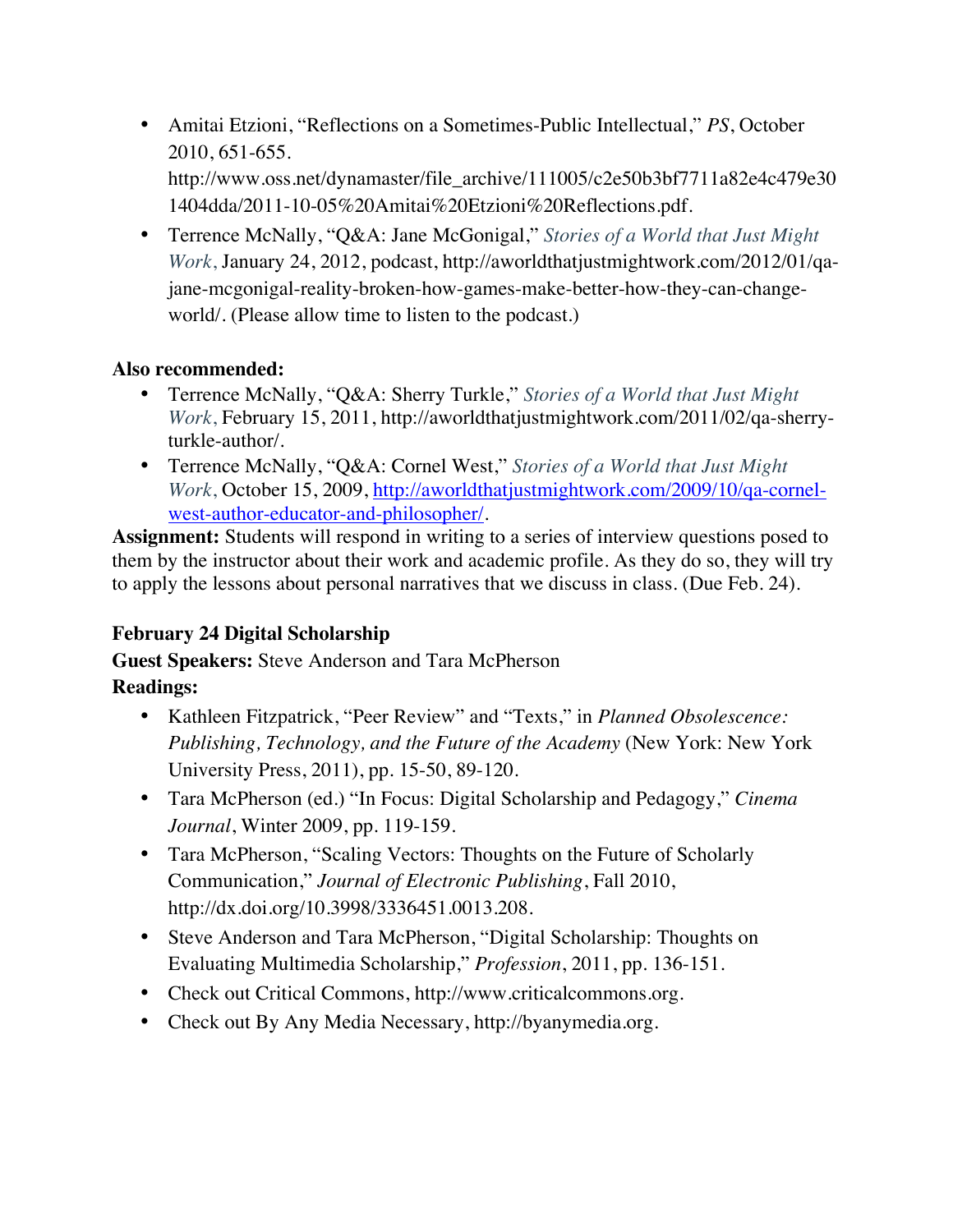**Assignment:** Students will write three pages in Scalar discussing a core concept from their research and using as many of the multimedia capabilities as makes sense in relation to their project. (Due at the start of class on April 13.)

# **Wednesday, March 2 The Policy White Paper**

# **Guest Speaker:** Mizuko Ito

# **Readings:**

- Mizuko Ito, et al., *Connected Learning: An Agenda for Research and Design*  (MacArthur Foundation white paper), January 2013, http://dmlhub.net/sites/default/files/ConnectedLearning\_report.pdf.
- Henry Jenkins, danah boyd, and Mimi Ito, excerpts from *Participatory Culture in a Networked Era* (London: Polity, 2015).

# **Wednesday, March 9 Student Interviews**

Students will be interviewed by members of the Annenberg Radio News Team. Details to be announced closer to the time.

## **Wednesday, March 23 Beyond the Academy**

**Guest Speakers:** Sam Ford; Mary L. Gray, Tarleton Gillespie, Nancy Baym **Readings:** 

- Grant McCracken, "How to Be a Self-Supporting Anthropologist," in Riall Nolan (ed.), *A Handbook of Practicing Anthropology* (New York: Wiley-Blackwell, 2013), pp. 104-113.
- Sam Ford, "Listening and Empathizing: Advocating for New Management Logics in Marketing and Corporate Communications," in Derek Kompare, Avi Santo, and Derek Johnson (eds.), *Intermediaries: Management of Culture and Cultures of Management* (New York: NYU Press, 2014).
- Henry Jenkins, Sam Ford, and Joshua Green, "How to Read This Book," in *Spreadable Media: Creating Meaning and Value in a Networked Culture* (New York: New York University Press, 2013), pp. ix-xv.
- Jeannette M. Wing, "Here's Why Microsoft Cares About Basic Research and You Should, Too," *Inside Microsoft Research*, Oct. 19, 2015, http://blogs.technet.com/b/inside\_microsoft\_research/archive/2015/10/19/whymicrosoft-cares-about-basic-research-and-you-should-too.aspx.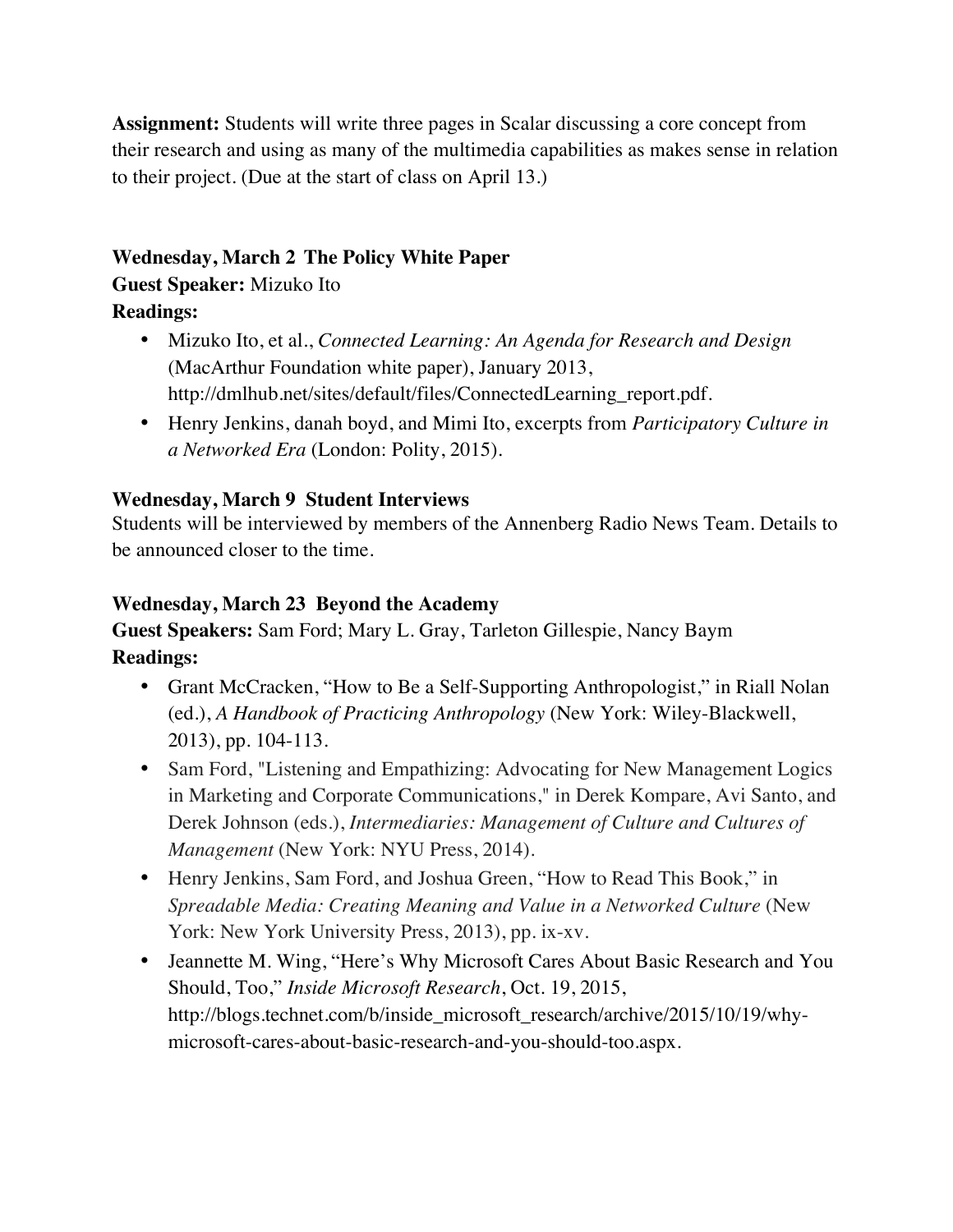• Lucy Suchman, "Consuming Anthropology," in Andrew Barry and Georgina Born (eds.), *Interdisciplinarity: Reconfigurations of the Social and Natural Sciences*, Routledge, forthcoming.

**Wednesday, March 30 Risks and Rewards of Industry-Academia Relations Guest Speaker:** Robert Kozinets **Readings:** TBA

**Wednesday, April 6 NO CLASS**

# **Wednesday, April 13 Scholarship and Curation**

**Guest Speaker:** Joshua Kun

## **Readings:**

Joshua Kun has asked us to explore some of the following links that illustrate different dimensions of his current projects:

- Popular Music Project overview:
	- o http://usc.edu/PMP
- Songs in the Key of Los Angeles (collaboration with Library Foundation, Los Angeles and LA Public Library, KCET Artbound, & BedrockLA)
	- o http://www.lapl.org/collections-resources/visual-collections/collectionpage/songs-key-la
	- o http://www.kcet.org/arts/artbound/counties/los-angeles/songs-in-the-keyof-la.html
	- o http://www.kcet.org/arts/artbound/counties/los-angeles/songs-in-the-keyof-la-aloe-blacc.html
	- o http://www.kcet.org/arts/artbound/counties/los-angeles/songs-in-the-keyof-los-angeles-julia-holter.html
	- o http://www.kcet.org/arts/artbound/counties/los-angeles/songs-in-the-keyof-los-angeles-petrojvic-blasting-company.html
	- o http://www.latimes.com/news/columnone/la-et-ms-los-angeles-sheetmusic-20130529-dto,0,4682948.html
- Phillips Music Company (collaboration with Grand Performances)
	- o http://phillipsmusiccompany.tumblr.com
- (cont.)
	- Trouble in Paradise (Getty Foundation/Grammy Museum)
		- o http://annenberg.usc.edu/News%20and%20Events/News/110502Kun.aspx
		- o http://www.boomcalifornia.com/2013/03/sonic-turbulence/
	- Crossfader (ongoing live collaborations with J. Period & Toy Selectah)